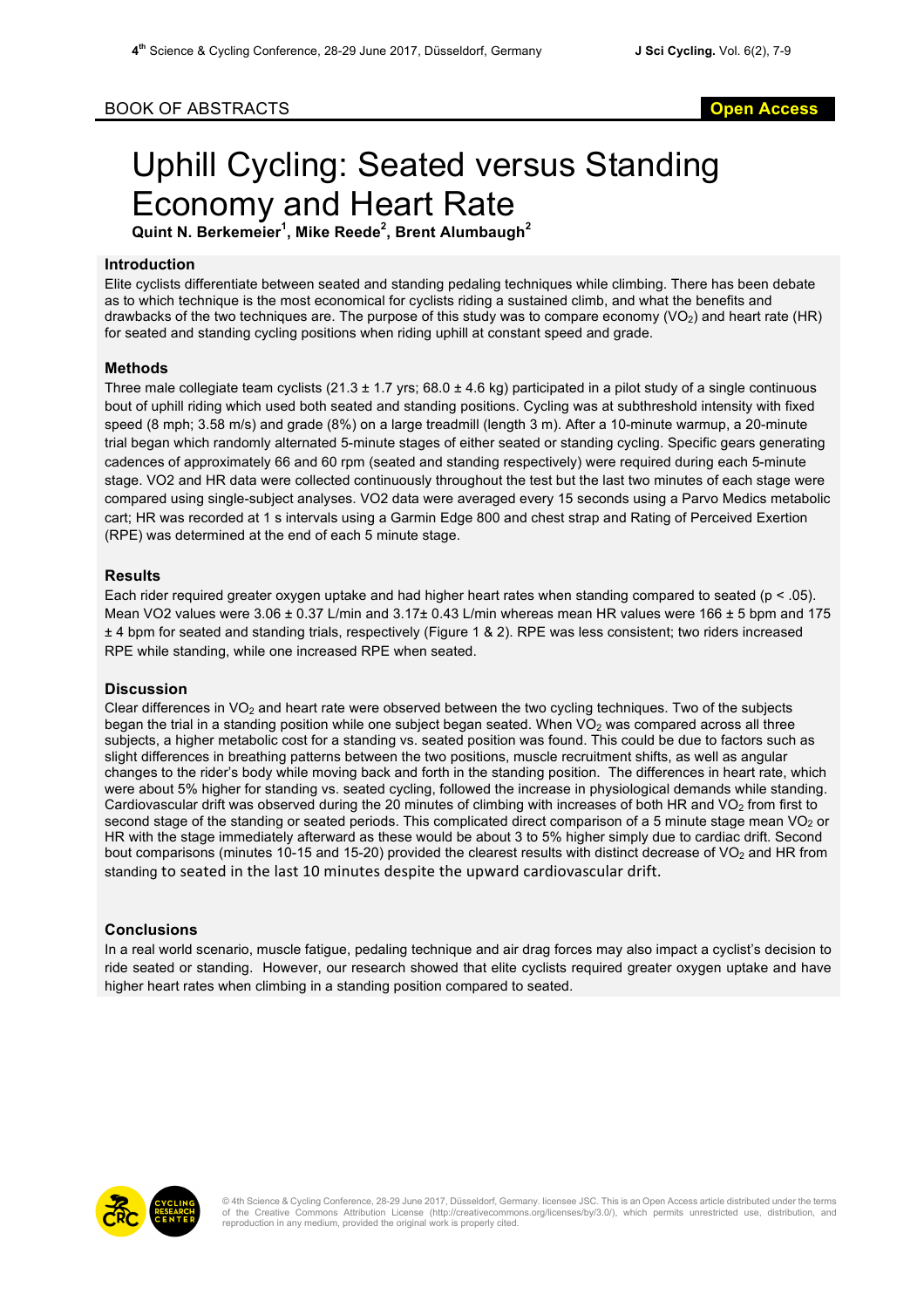

Figure 1: Heart Rate (HR) was recorded throughout each trial. Mean values of heart rate across subjects are shown for each stage. Each rider had significantly greater HR when standing compared to the seated condition.